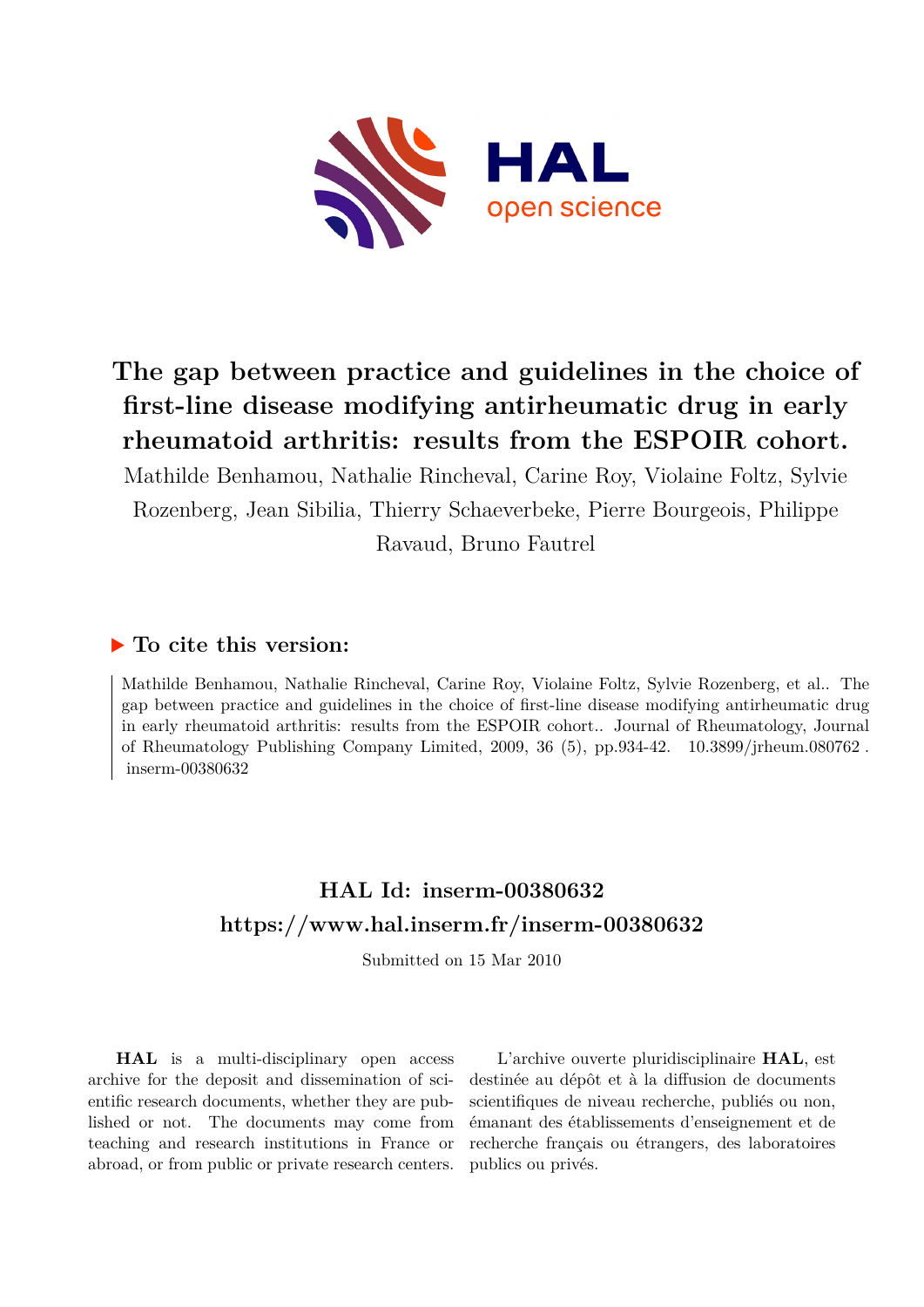## *The gap between practice and guidelines in the choice of first-line disease modifying antirheumatic drug in early rheumatoid arthritis: results from the ESPOIR cohort*

**Mathilde Benhamou** <sup>1</sup> **, Nathalie Rincheval** <sup>2</sup> **, Carine Roy** <sup>3</sup> **, Violaine Foltz** <sup>1</sup> **, Sylvie Rozenberg** <sup>1</sup> **, Jean Sibilia** <sup>4</sup> **, Thierry**  $\bf Schaeverbeke$   $\rm ^5$  , Pierre Bourgeois  $\rm ^1$  , Philippe Ravaud  $\rm ^3$  , Bruno Fautrel  $\rm ^1$   $\rm ^*$ 

*Service de Rhumatologie 1 AP-HP , H*ô*pital Piti*é*-Salp*ê*tri*è*re , Universit*é *Pierre et Marie Curie - Paris VI , 47-83, boulevard de l*'*H*ô*pital 75651 PARIS Cedex 13,FR*

*Centre de coordination 2 CHRU Montpellier , H*ô*pital Lapeyronie , Montpellier,FR*

*D partement d pid miologie, biostatistique et recherche clinique 3* <sup>é</sup> 'é <sup>é</sup> *AP-HP , H*ô*pital Bichat - Claude Bernard , 46 rue Henri Huchard 75018 Paris,FR*

*Physiopathologie et antibiologie microbiennes 4 Universit*é *Louis Pasteur - Strasbourg I : EA3432 , FR*

*Service de rhumatologie 5 CHU Bordeaux , FR*

\* Correspondence should be adressed to: Bruno Fautrel <bruno.fautrel@psl.aphp.fr >

## **Abstract**

**Introduction**

**To compare rheumatologists**' **prescription for first disease-modifying anti-rheumatic drug (DMARD) in early rheumatoid arthritis (RA) in real-life settings with two clinical practice guidelines (CPG), STPR** [**1** ] **and EULAR** [**2** ] **and thus assess the gap between practices and guidelines.**

#### **Methods**

**ESPOIR is a French multicentre cohort study that included 813 early arthritis patients between 2002 and 2005.** '**Definite**' **and** ' **probable**' **RA were defined according to ACR criteria and the level of diagnostic certainty. The objectives were to: 1/assess conformity between the observed first-line DMARD prescribed for those patients and the guidelines**' **recommended DMARD; and 2/conduct a mail survey of patients**' **usual rheumatologists to explore the reasons for their non-conformity with guidelines.**

### **Results**

**627 patients with definite or probable RA were identified. Conformity rates were 58**% **for STPR guidelines and 54**% **for EULAR guidelines. At 6 months, 83 (34**%**) patients with early RA did not receive any DMARD. Main determinants associated with conformity to guidelines were: disease activity and presence of severity predictive factors. The main reason leading to a discrepancy between guidelines and daily practice appeared to be diagnostic uncertainty, i.e., the difficulty to reliably assess RA diagnosis as soon as the first visits to the rheumatologist.**

#### **Conclusion**

**There is a substantial gap between CPG and rheumatologists**' **daily practice concerning the first DMARD to prescribe in early RA. It is explained mainly by diagnostic uncertainty. More attention should be paid in future guidelines to the diagnostic difficulties of early RA.**

**MESH Keywords** Adolescent ; Adult ; Aged ; Antirheumatic Agents ; therapeutic use ; Arthritis, Rheumatoid ; diagnosis ; drug therapy ; Early Diagnosis ; Female ; France ; Humans ; Male ; Middle Aged ; Physician's Practice Patterns ; standards ; statistics & numerical data ; Practice Guidelines as Topic ; Prospective Studies ; Rheumatology ; methods ; standards ; Time Factors ; Uncertainty ; Young Adult

**Author Keywords** rheumatoid arthritis ; earlyarthritis ; first-line DMARD ; clinical practice guideline ; guideline adherence ; disease management

## **INTRODUCTION**

Promulgation of clinical practice guidelines (CPG) is intended to synthesise available medical information and improve quality of care.[3 –9 ] Barriers to their application, however, often limit their implementation in daily practice.[10 , 11 ] Actual application depends on a variety of indicators, including confidence in the guideline developer [12 , 13 ], accessibility of the guidelines, their ease of use [14 ], and applicability to specific patients, as well as the strategies used to promote implementation.[15 , 16 ]

Rheumatoid arthritis (RA) is interesting to consider from this point of view because treatment for it has changed substantially in recent years. Key aspects of these changes include early start of treatment, use of drugs that can prevent joint destruction (that is, proven to prevent or delay structural damage) and disease flares, importance of regular monitoring of disease activity and structural changes to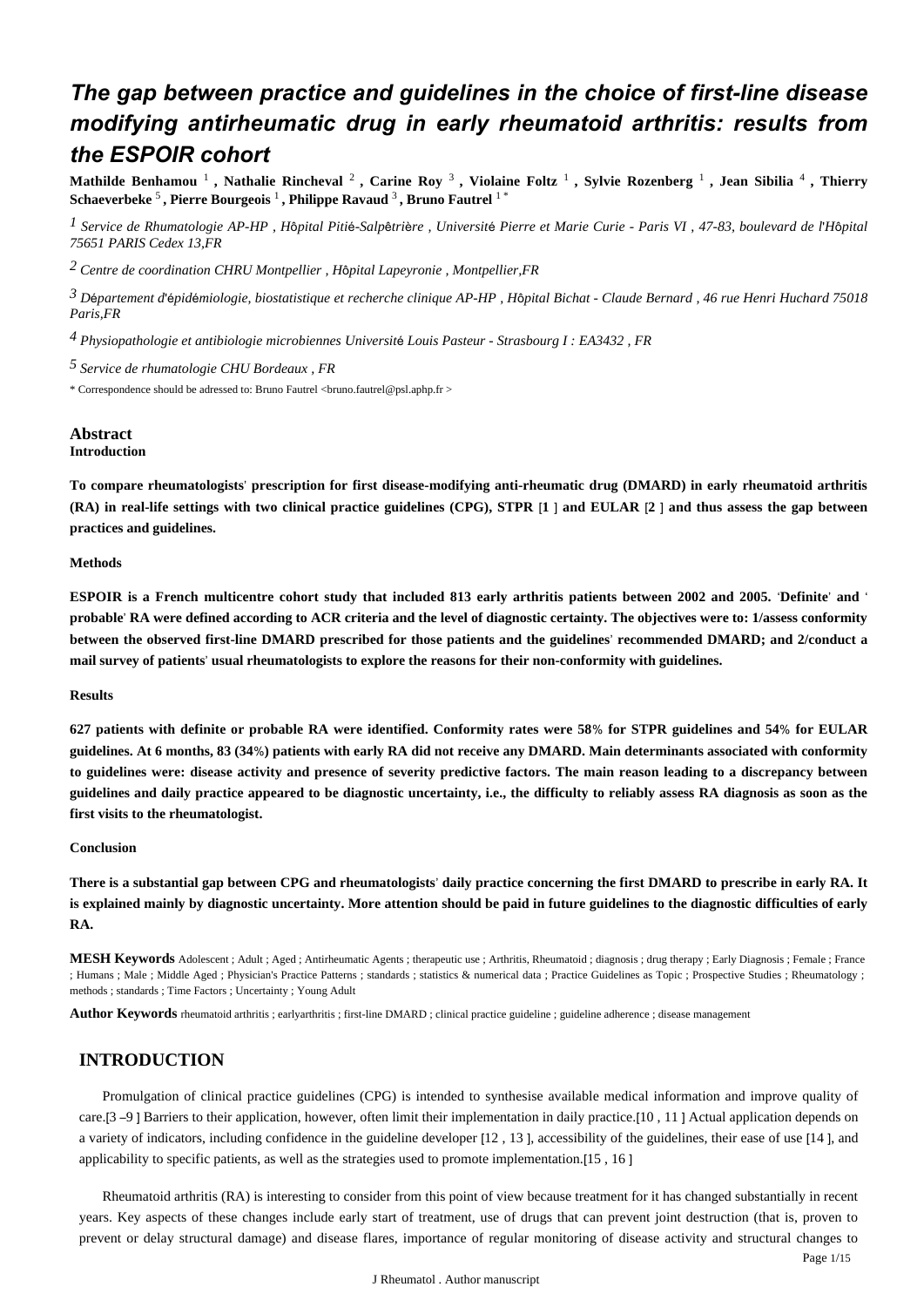ensure tight control of the disease.[17 –22 ] For this reason, several expert groups and professional societies have issued guidelines on this topic in recent years.[1 , 2 , 23 , 24 ]

Two different groups produced two sets of guidelines about prescription of first-line disease-modifying antirheumatic drugs (DMARD) in early RA: the French Society of Rheumatologists' STPR working group [1 ] (French acronym for "Therapeutic strategies in RA") and a EULAR expert group [2 ] (European League Against Rheumatism). The STPR guidelines present a decision tree for choosing the first DMARD to be used in early RA (less than 6 months duration).[1 ] The EULAR guidelines put methotrexate as the anchor drug that should be used first in patients at risk of developing persistent disease.[2 ]

To compare these CPG with the usual care provided by rheumatologists, we used the data of a French nationwide cohort, ESPOIR (acronym for "Study and Follow-up of Undifferentiated Early Arthritis"), which included patients between 2002 and 2005.[25 ] It is important to note the chronology: the ESPOIR inclusion period overlapped with the production and diffusion of both CPG. The STPR results were presented at the ACR annual scientific meeting in November 2004 and published in January 2006, while the EULAR results were presented at the EULAR annual scientific meeting in June 2005 and published in January 2007. Our aim therefore was not to assess adherence to guidelines. Instead we sought to explore the potential gap between daily rheumatologic practice and guidelines for the first DMARD prescription in early RA, before their dissemination, for such gaps are likely to be barriers to implementation.

## **PATIENTS AND METHODS**

## **Study design**

Our primary objective was to assess the conformity between the first DMARD prescribed to patients in the ESPOIR cohort and the DMARD recommended by each of the two sets of guidelines. At the same time we assessed the determinants of this conformity, the influence of the patient's inclusion date, and the extent of the gap with the STPR guidelines. Our secondary objective was to explore the reasons for any discrepancies we observed between the rheumatologists' decisions and CPG. Accordingly, in cases where the treatment did not match the STPR guidelines, we sent a questionnaire (described in Appendices) to the patients' attending rheumatologists.

## **Patients**

## *The ESPOIR cohort*

ESPOIR was a nationwide prospective cohort study of adults (18 to 70 years old) sponsored by the French Society of Rheumatology.[ 25 , 26 ] Inclusion criteria were: inflammatory arthritis for at least 6 weeks but not longer than 6 months, involvement of more than two joints, clinical diagnosis of RA as certain or probable or clinical diagnosis of undifferentiated arthritis potentially becoming RA, and no DMARD or steroid treatment since the onset of symptoms. Patients with other definite inflammatory rheumatic diseases or with too much uncertainty of developing RA were excluded.

Recruitment in 14 university hospital rheumatology departments was conducted through several media inviting patients and physicians to participate in each regional area. Each centre acted as an observational centre and did not interfere with patient treatment, except in charge of a patient. The patients were routinely treated and followed by private rheumatologists of the geographical area.

In all, 813 patients were recruited from November 2002 to April 2005 and have been longitudinally followed since then, seen every 6 months in the 14 hospital centres participating in the project. Baseline data is updated at the 6-month follow-up.

#### *RA diagnosis*

A selection of patients most at risk to be RA patients was conducted in ESPOIR database, to allow a study of conformity with guidelines in case of the less diagnostic uncertainty of RA. Therefore fulfilment of ACR criteria [27 ] and the attending rheumatologist's diagnostic certainty at baseline (0 to 100 visual analogue scale – VAS) were used.

'Definite RA' was defined if patients met at least 4 (of 7) ACR criteria and diagnostic certainty was rated at ≥75 (threshold determined by ESPOIR steering committee). 'Probable RA' was defined as meeting at least 3 ACR criteria, even with a diagnostic certainty <75.

## **Guidelines**

### *STPR guidelines:*[*1* ]

The STPR decision tree determines the DMARD to prescribe according to 3 items: level of disease activity based on the Disease Activity Score for 28 joints (DAS28) (low: 3.2; moderate: ≤3.2–5.1; high: ≥5.1), the presence of structural damage, and rheumatoid factor (RF) status. The decision tree leads to four possible therapeutic options of increasing severity. Each calls for the choice of one of two DMARDs: A/hydroxychloroquine or sulfasalazine, B/sulfasalazine or methotrexate, C/methotrexate or leflunomide, D/methotrexate or TNF-blocker agents. (Appendix 1 )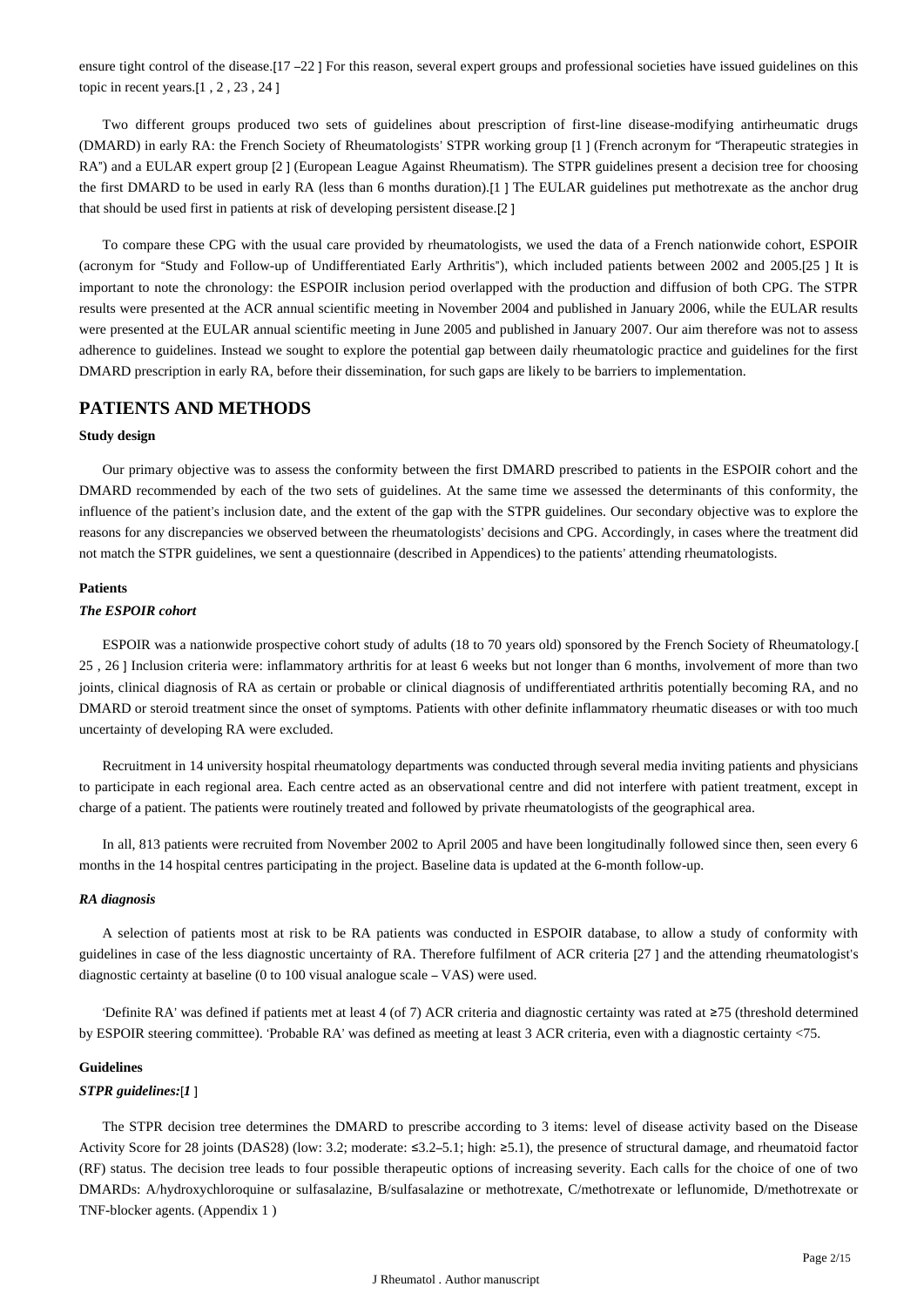#### *EULAR guidelines:*[*2* ]

These guidelines recommend methotrexate as a first treatment for early arthritis at risk to be persistent, since it acts on structural damage, prevents flares and may thus be viewed as an anchor drug for additional DMARDs in case of inadequate response.

#### *Conformity with guidelines*

We then assessed conformity with the STPR and the EULAR guidelines. To evaluate STPR conformity we needed data about the 3 items of the STPR algorithm whereas to evaluate EULAR conformity we were able to compare therapeutic decision with the recommended treatment everytime.

Possible determinants of conformity studied were: social and demographic patient characteristics (sex, age, ethnic origin, educational level, comorbidities), disease characteristics (number of tender joints, number of swollen joints, symptoms duration, DAS28 score, HAQ score), prognostic factors (presence of rheumatoid factor (RF) or Anti-CCP antibodies (CCP-Abs), presence of radiographic erosions, erythrocyte sedimentation rate (ESR) and C-reactive protein (CRP) levels), category of diagnostic certainty (definite versus probable RA) and finally the geographical area of inclusion.

In view of the length of the ESPOIR inclusion period, we also assessed the influence of the inclusion period, subdivided into four quartiles (November 2002 through May 2003, June 2003 through December 2003, January 2004 through June 2004, and July 2004 through April 2005).

When treatment was not the same as the STPR guidelines, the discrepancy could be either important or slight. We therefore pooled the different treatment decisions in 3 broad categories: no DMARD prescription, prescription of DMARD that only prevents flares (hydroxychloroquine, gold salts, tiopronin), and prescription of at least one DMARD that prevents flares and has been proven to inhibit structural damage (methotrexate, leflunomide, sulfasalazine and TNF-blocker agents). We then assessed the observed and expected (according to STPR guidelines) DMARD prescriptions according to these three categories.

#### **Mail survey**

In May 2007, a survey was mailed to the initial attending rheumatologists of all patients whose treatment differed from STPR guidelines. The questionnaire was carefully phrased to not seem judgmental, especially since no aspect of either CPG was mandatory. All therapeutic options were presented at the same level, without any labeling as good or bad, optimal or suboptimal. The questionnaire asked about the reasons for the decision and then about awareness of the STPR and EULAR guidelines. Rheumatologists were also asked about their perception of the guidelines' pertinence and the decision they would make for a similar patient visiting in 2007.

#### **Statistical analysis**

Statistical analysis used SAS software, version 9-1 (SAS Institute Inc., Cary, NC, USA). Conformity was scored 1 if the treatment and guidelines matched and 0 if not. Conformity was expressed as a percentage. Categorical variables were compared with Pearson's χ2-test or Fisher's exact test, as appropriate. The statistical significance level was set at  $\alpha$  =0.05 in two-tailed tests.

Univariate analyses determined the factors associated with conformity. Multivariate logistic regression with generalized estimating equations (mixed model) was used to account for the clusters (14 hospital centres). Variables with a p-value less than 20% were kept in the final model. The likelihood of dependent variables is presented as odds ratios with their 95% confidence intervals. The responses to the mail survey are expressed as percentages.

#### **Ethics Committee**

The ESPOIR study was approved by the central ethics committee of Montpellier, and written informed consent was obtained from each participant in the cohort. Both the scientific and steering committee of the ESPOIR cohort approved this study.

## **RESULTS**

Of the 813 cohort members, 627 had definite or probable RA and were included in the further analysis. (Figure 1 )

#### **Baseline patient characteristics**

Table 1 summarises the main baseline characteristics of the 627 patients. They were predominantly female (76.6%), and their mean age was 48.7 years. Almost 30% had at least one comorbid disease at inclusion. They presented with active, very recent-onset disease: mean tender joint count was 9.4 +/− 7.1, mean swollen joint count 8.2 +/− 5.3, mean DAS28 5.4 +/− 1.2, and mean symptom duration (from onset of the first persistently swollen joint) less than 15 weeks.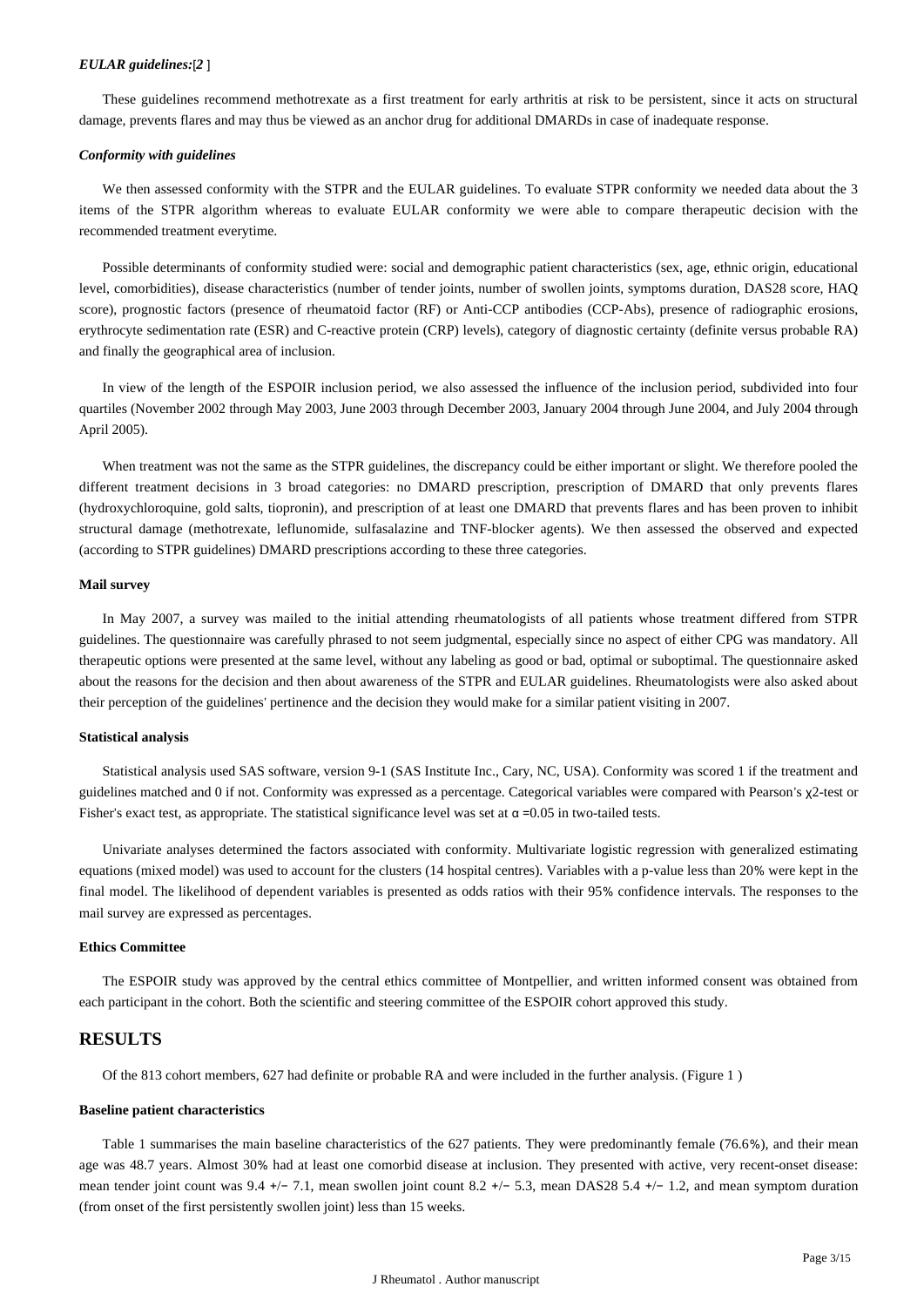In all, 505 patients (80.5% of 627 patients) began DMARD treatment within a mean of 17.6 +/− 9.1 weeks (median 16.4) from the onset of the first persistently swollen joint. The DMARD prescribed most frequently was methotrexate — in 340 patients (54.2% of 627). Combination therapies were noted in 41 patients (6.5%). (Table 2 )

### **Conformity with guidelines**

Conformity with the STPR guidelines could be determined for 581 patients (92.7%) (Figure 1 ) and ranged between centres from 35 to 79%. Overall, 337 DMARD prescriptions (58.0%) matched the STPR guidelines (66% in the group "definite RA" and 47% in the group " probable RA").

Conformity with the EULAR guidelines could be determined for all 627 patients and ranged between centres from 22 to 75.4%. In all, 340 DMARD choices (54.2%) matched the EULAR guidelines (61% in the group "definite RA" and 45% in the group "probable RA").

## *Analysis of determinants associated with conformity STPR guidelines*

Results of the univariate analysis are presented in Table 3 . The final multivariate analysis adjusted for inclusion centre, found three variables to be significantly associated with conformity: presence of RF or CCP-Abs and a 'definite' diagnosis of RA were associated with better conformity (odds ratios >1), while poorer conformity was found for women patients (odds ratios <1). (Table 4 )

#### *EULAR guidelines*

The data from the univariate analysis are not shown. The multivariate analysis, adjusted for inclusion centre, found the following significant determinants associated with better conformity: moderate and high DAS28 scores, radiographic bone erosions, and the presence of RF or CCP-Abs (odds ratios >1). (Table 4 )

#### *Influence of inclusion period*

We observed a trend towards better conformity with the STPR guidelines over time during the ESPOIR inclusion period. During the last period (July 2004 through April 2005), conformity with STPR reached 67.4%, compared with 56.5% for the previous periods. This difference was not, however, statistically significant ( $\chi$ 2=6.9, DF=3, p=0.07).

Importance of the divergence in cases of non-conformity with the STPR guidelines Overall, 433 (69.1%) received at least one DMARD proven to inhibit structural damage, 72 (11.5%) a DMARD that did not, and 122 (19.5%) did not receive any DMARD until the 6-month follow-up visit.

We then focused on the 244 patients treated differently than the STPR guidelines recommend (Table 5): 116 (47.5%) had mild to moderate disease (no structural damage and low or moderate DAS28 scores). In this group, 62 patients (25.4%) had no DMARD prescribed, 31 (12.7%) only a flare-preventing DMARD, and 23 (9.4%) at least one flare-preventing DMARD also proven to inhibit structural damage. Of the 128 (52.5%) with severe disease (either structural damage or high DAS28 score), 21 (8.6%) had no DMARD prescribed, 39 (16.0%) only a flare-preventing DMARD, and 68 (27.9%), at least one DMARD that inhibited structural damage and prevented flares.

#### **Mail survey**

The mail questionnaire was sent out in May 2007 and the analysis was performed in August 2007: 204 separate surveys were sent to 124 rheumatologists. We received 113 answers (55.4% of 204) from 73 rheumatologists (58.9% of 124). (Figure 1 )

They responded that their treatment decision was based, in decreasing order, on: diagnostic uncertainty (36.1%), presumed best benefit/risk ratio (25.0%), hospital decision (13.9%), usual practice (7.4%), patient decision (5.6%), "don't remember" (4.6%), inclusion in a clinical trial (3.7%), and patient comorbidities (3.7%). The percentages reported by respondents who decided not to use any DMARD differed slightly, with diagnostic uncertainty accounting for 47.4% of the reasons; the order thereafter did not differ. At the time of the survey, 56 rheumatologists (76.7%) were aware of the STPR guidelines and 59 (80.8%) of the EULAR guidelines.

In 66 cases (58.4% of 113), the rheumatologist reported they would choose a different treatment now, and 57 (50.4%) would choose the treatment recommended by STPR. The main reason for continued disagreement with STPR guidelines remained diagnostic uncertainty.

## **DISCUSSION**

Our study demonstrates a rather substantial discrepancy between the recently published guidelines for the first-line DMARD to be prescribed for patients with early RA, and daily French practice between 2002 and 2005.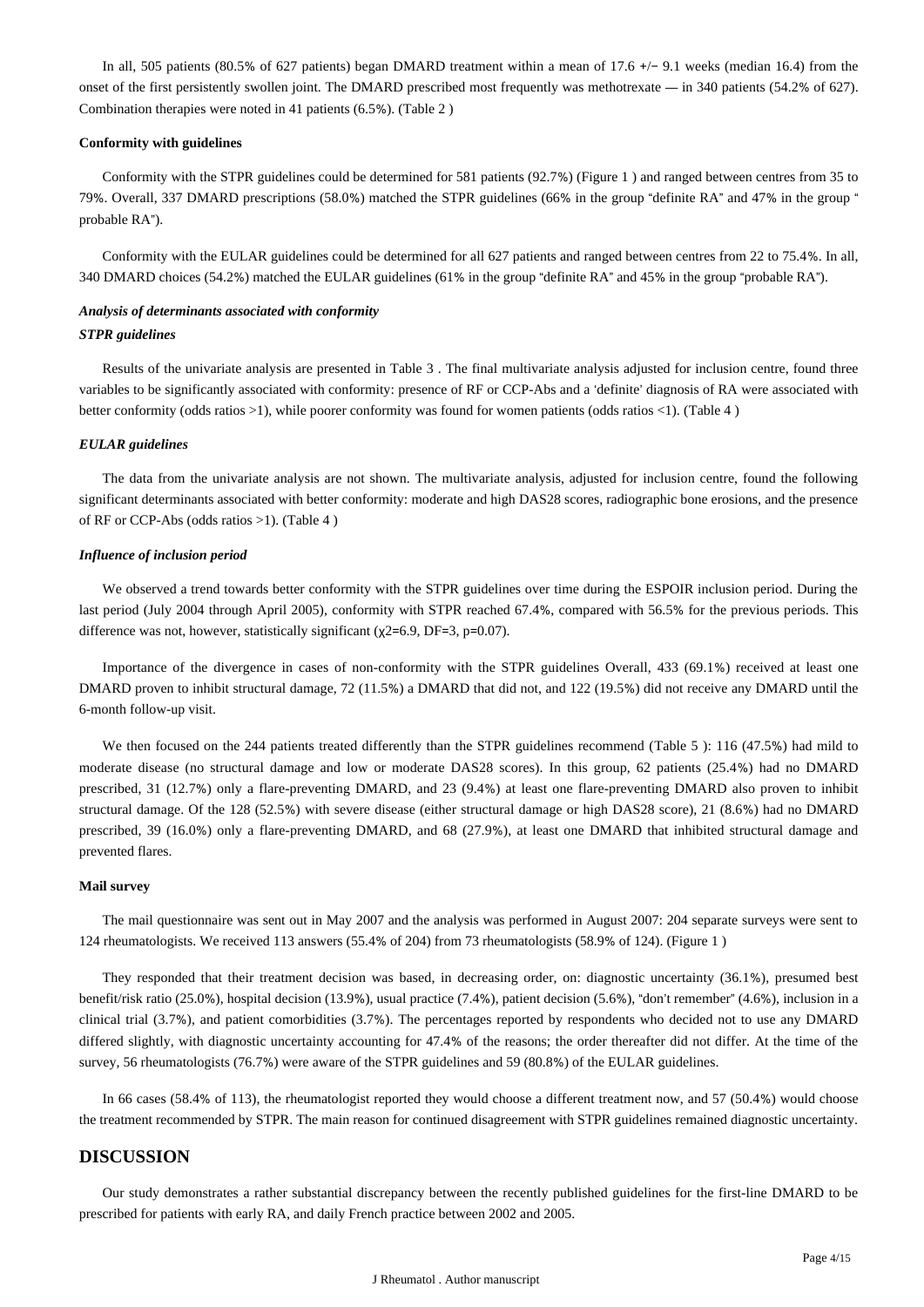We have not found similar data in the literature with which we can compare our results. Although some studies that retrospectively assessed the application of CPG for therapeutic decisions report conformity rates ranging from 40 to 60%, study designs and methods vary greatly.[8 , 28 –30 ] For example, in the field of rheumatology, Denoeud et al. showed that the French general practitioners treating osteoarthritis of the knee conform with the EULAR guidelines in 54% of the cases.[28 ] The conformity rates in our study, even before implementation of the CPG, are rather encouraging and suggest rheumatologists will find them acceptable.

The conformity with guidelines improved during the study period with a rate of 67% for the STPR guidelines during the last period of ESPOIR inclusions. There were connections between the members of the STPR group and the ESPOIR steering committee as a few people participated in both groups (AC, BC, BF, RMF, XLL, OM, AS). This could have led to better dissemination of STPR guidelines in the ESPOIR inclusion centres, even if patients were followed by their usual rheumatologist. Moreover some discrepancies have been observed in the different centres which might be due to local prescription habits or impact of local opinion leaders. Some of the ESPOIR centres are also important recruitment centres for clinical trials which lead to DMARD prescriptions different from guidelines. However, treatment decisions were made by usual practising rheumatologist and not directly by the people involved in the recruitment and follow-ups of the ESPOIR patients.

Our study found quite similar rates of conformity for both sets of guidelines, which recommend methotrexate as the principal treatment in early RA. Of the 505 (67%) patients who received a DMARD in this study, 340 were prescribed methotrexate. These results are similar to those in other studies. Methotrexate is the leading DMARD prescribed for RA in Europe, the United States, and Australia; it accounts for 46 to 83% of all DMARDs prescribed, according to country.[31 –36 ]

We also wondered if the results of conformity with EULAR guidelines would be different by assuming that using leflunomide as a first DMARD was equivalent to use methotrexate. The rate of conformity was then 59.2% instead of 54.2%.

A key point in the recent therapeutic advances in the management of RA is the need to start treatment early with a DMARD that reduces joint damage (radiographic progression).[18 , 20 , 22 ] Delaying its initiation in patients with early RA is thus very clearly suboptimal treatment. The STPR and EULAR guidelines differ in that STPR grades the prescription according to disease activity and factors predictive of severity (structural damage, RF status). In particular, the STPR group does not recommend methotrexate for RA patients who have a low DAS28 and no structural damage and are negative for RF, that is, for mild or perhaps doubtful RA. The randomized controlled PROMPT study points in the same direction. It showed in a subgroup of patients with early arthritis who were negative for RF and CCP-Abs and thus might not develop RA that methotrexate did not improve patient outcomes at 3 years.[37 ] The STPR guidelines rely on this concept and introduce treatment that is graded according to the potential benefit/risk ratio of methotrexate, compared with other conventional DMARDs, such as hydroxychloroquine.

It was also interesting to determine whether the patients treated differently than the STPR guidelines recommend had received a DMARD that stops joint damage. Although only 23 of the 116 patients with mild or moderate disease (20%), had been treated with such a drug, negative consequences to this lack of treatment were least likely in this group.[37 ] On the other hand, 60 of the 128 patients with severe disease (47%) had still not received a DMARD effective against structural involvement 6 months after inclusion in the study, and their treatment can be considered suboptimal, as several authors have shown.[20 , 38 , 39 ]

An important reason for non-conformity with guidelines and, by extension, for suboptimal care is diagnostic uncertainty, which is a well-known difficulty in the management of early RA. Classification criteria and clinical standards for diagnosis are useful after 1 or 2 years of disease, but not necessarily at the first consultation. In practice, early arthritis is frequently undifferentiated.[40 ] An RA diagnosis is thus generally based upon the rheumatologist's opinion, perhaps after consideration of the ACR classification criteria[27 ], as here. These criteria do not, however, perform as well in early arthritis as they do in established RA.[41 ] Other criteria, such as those from the Leiden clinic [42 ], have been developed to address early RA diagnosis more specifically.

Some limitations in our study must be noted. Although the cohort was observational and intended for the study of routine practice, it is not certain that mere participation did not influence rheumatologists' treatment decisions and thereby introduce possible bias. Furthermore, compliance bias undoubtedly plays a role in physicians' answers to questions about their practices, because it is well known that the even experts' answers about their prescription habits are sometimes rather far from their real practice, as Headrick et al showed.[43 ]

To conclude, we found a gap between recent guidelines for treatment of early RA and daily practice by specialists during the period the guidelines were under development. In some cases, especially when the RA diagnosis is uncertain or predictive factors of severity are absent, these differences are unlikely to be harmful. In other cases, however, care appeared to be suboptimal. Future efforts will concern the establishment of reliable criteria for diagnosis of early RA, necessary to improve the implementation of the treatment guidelines.

## **Ackowledgements:**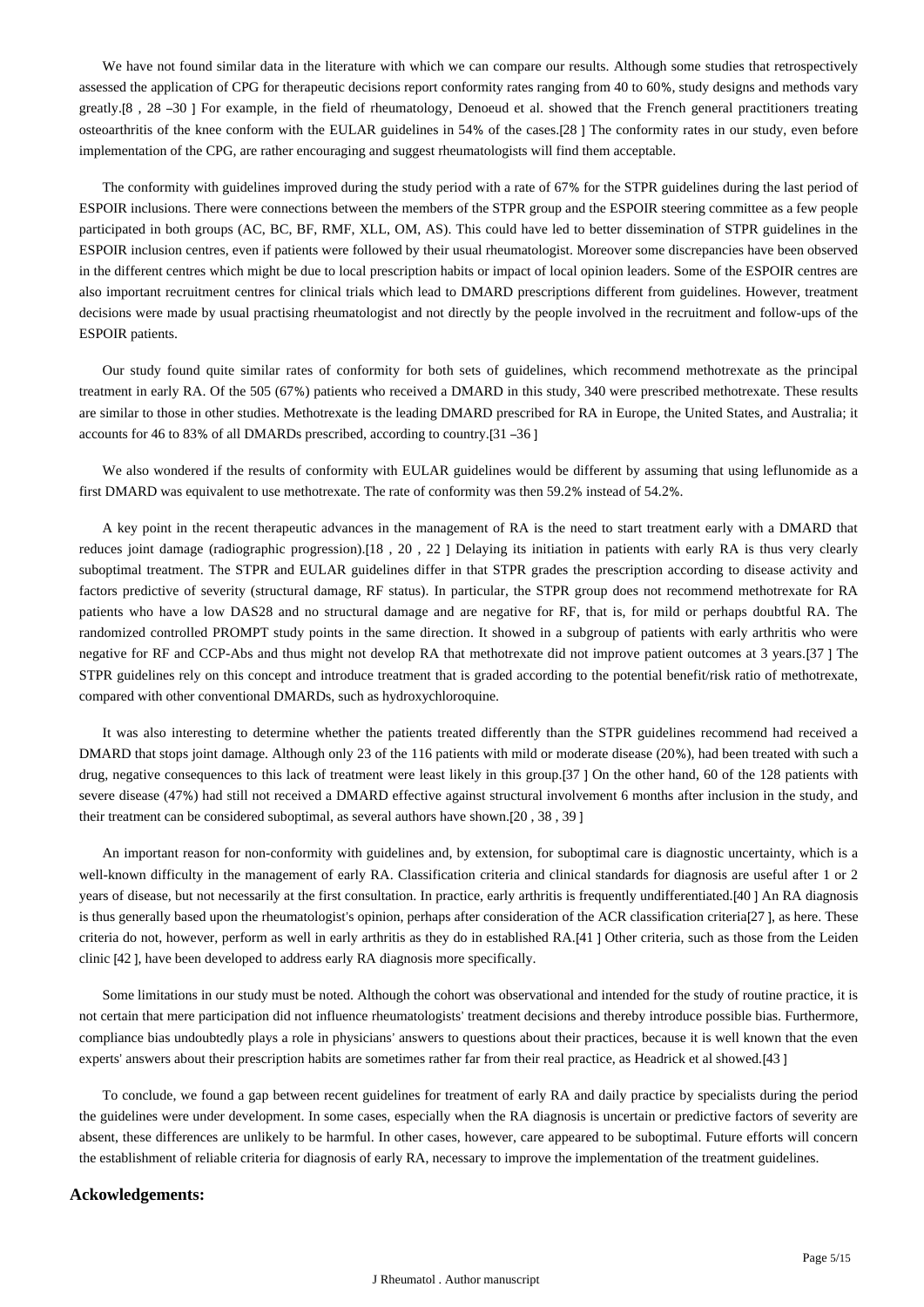An unrestricted grant from Merck Sharp and Dohme (MSD) was allocated for the first 5 years of ESPOIR cohort. Two additional grants from INSERM were obtained to support part of the biological database. The French Society of Rheumatology, Abbott, Amgen and Wyeth also supported the ESPOIR cohort study.

We wish to thank all the investigators who recruited and followed the patients (F. BERENBAUM, Paris- Saint Antoine, M.C. BOISSIER, Paris-Bobigny, A.CANTAGREL, Toulouse, B. COMBE, Montpellier, M.DOUGADOS, Paris-Cochin, P. FARDELONNE, Amiens, B. FAUTREL, P. BOURGEOIS, Paris-La Pitié, RM. FLIPO, Lille, P. GOUPILLE, Tours, F. LIOTE, Paris-Lariboisière, X. LE LOET Rouen, X. MARIETTE, Paris-Bicetre, O. MEYER, Paris-Bichat, A. SARAUX, Brest, T. SCHAEVERBEKE, Bordeaux, J. SIBILIA, Strasbourg).

## **APPENDICES**

**Appendix 1. Therapeutic options recommended by STPR for prescription of first DMARD in early RA, derived from the STPR guidelines** [**1** ]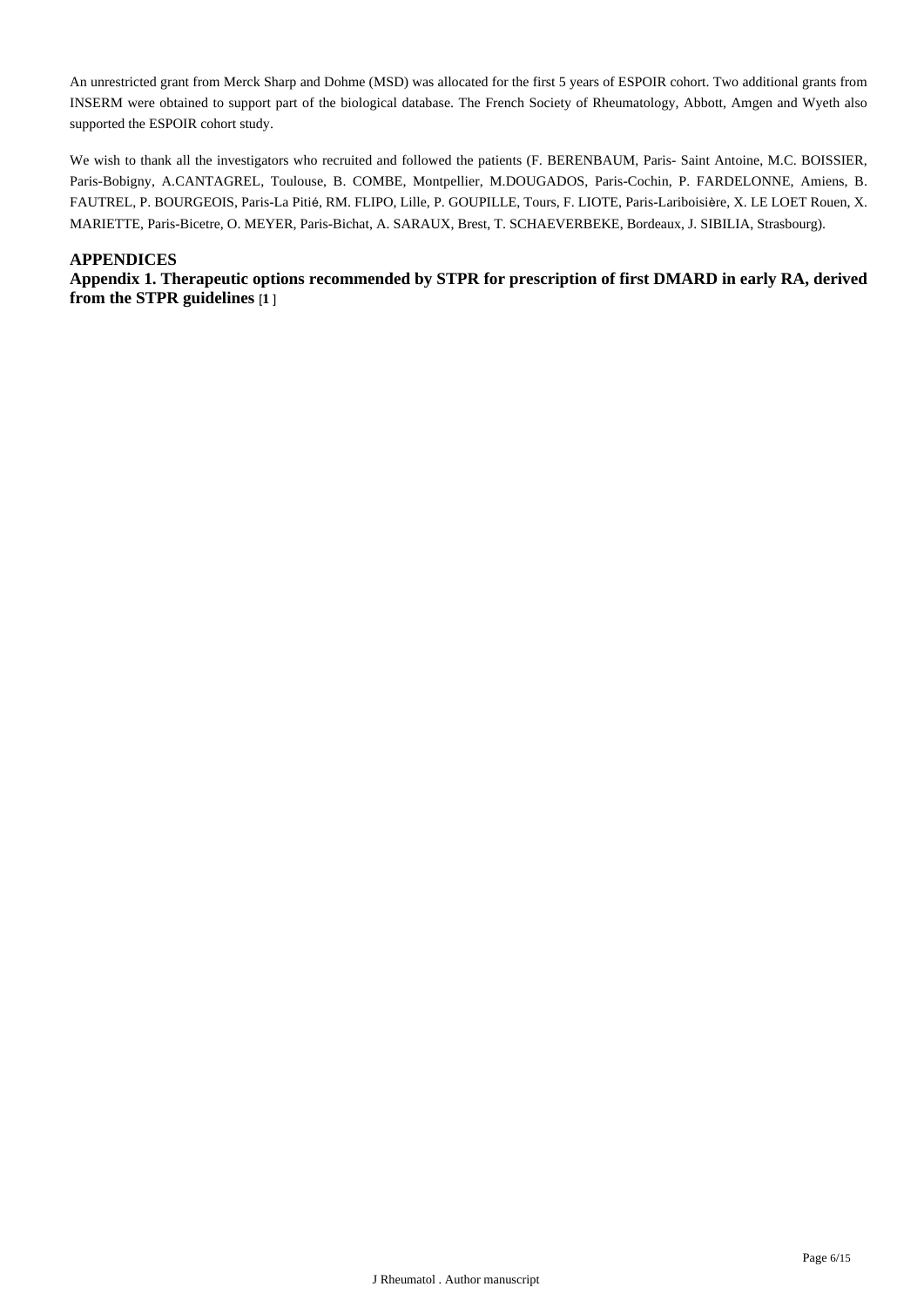| <b>Patients</b>   |                    | No structural damage |                    | With structural damage |  |
|-------------------|--------------------|----------------------|--------------------|------------------------|--|
| <b>DAS28</b>      | <b>RF</b> negative | <b>RF</b> positive   | <b>RF</b> negative | <b>RF</b> positive     |  |
| Low: $0 - 3.2$    |                    |                      |                    |                        |  |
| Moderate: 3.2–5.1 |                    |                      |                    |                        |  |
| High: >5.1        |                    |                      |                    |                        |  |

DAS 28: Disease Activity Score on 28 joints; RF: rheumatoid factor Four Therapeutic options recommended by STPR for prescription of first DMARD in early RA:

A: Hydroxychloroquine or sulfasalazine

B: Sulfasalazine or methotrexate

C: Methotrexate or leflunomide

D: Methotrexate or TNF-blocker agents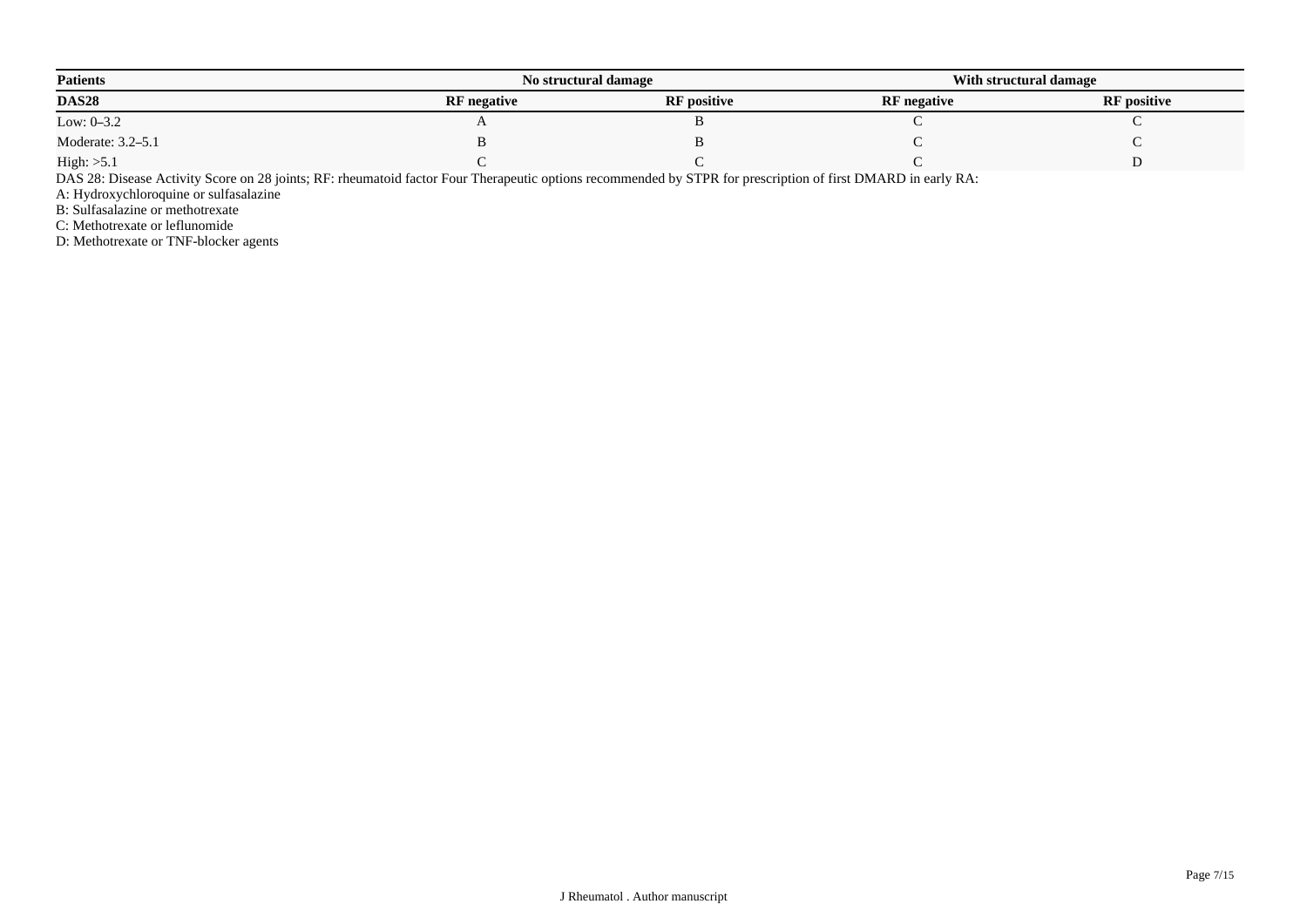## **Appendix 2: Questionnaire mailed to patients**' **attending rheumatologists**

Patient N°

Dear colleague,

You participated in the ESPOIR cohort between 2002 and 2005, by including a patient on the .././...

Your patient, Mr (Mrs) xxx/xx, ... years old, presented with :

- … tender joints, … swollen joints,
- Erythrocyte Sedimentation Rate was … mm at 1st hour, C-Reactive Protein was … mg/L, Rheumatoid Factor was positive/negative.
- DAS 28 was …,
- Radiography showed some (did not show any) structural damage typical of rheumatoid arthritis (RA).

The therapeutic decision was to: start … (not start) a DMARD.

## **I) Can you explain the reasons leading to this therapeutic decision, reviewing your file if necessary?**

(Please circle the answer you prefer)

- This was my usual practice
- This option had the best benefit/risk ratio
- This was the best option because of patient comorbidities
- The RA diagnosis was uncertain
- Therapeutic decision was due to hospital colleagues
- The patient refused another proposal
- The patient was included in a clinical trial
- I don't remember

## **II) Various guidelines have been published for choosing the first DMARD for patients presenting with early RA. Are you aware of the following guidelines?**

(Please fill in one circle per item)

- STPR, in 2006 Le Loët X. et al., ARD 2006;65;45–50.
- Yes
- $\bullet$  No
- EULAR, in 2007 Combe B. et al., ARD2007;66;34–45.
- Yes
- $\bullet$  No

#### **III) Considering these guidelines and their impact in your practice, how would you treat a similar case today?**

(Please circle the answer you prefer)

- Would not start a DMARD.
- Introduction of: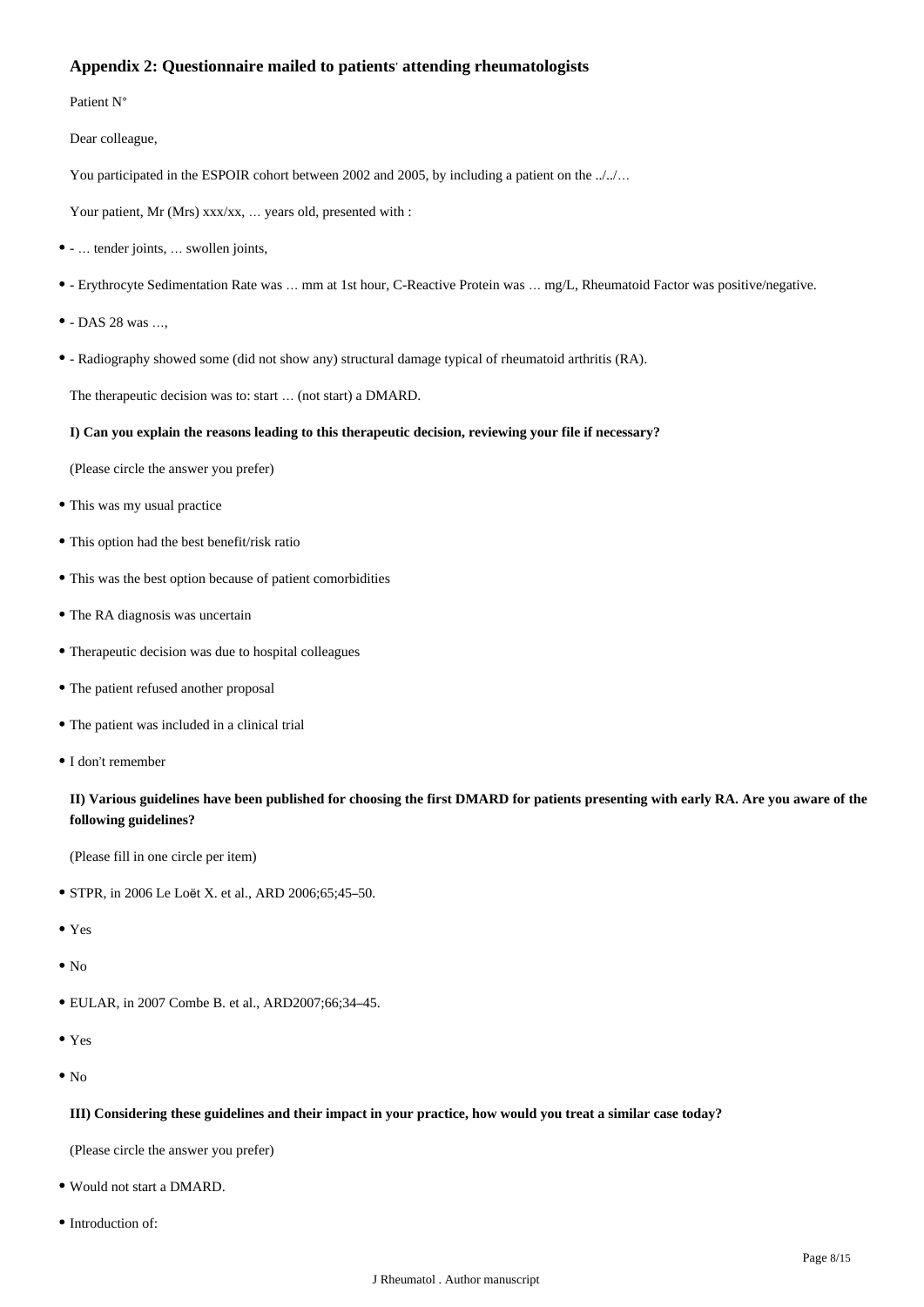- Hydroxychloroquine
- Sulfasalazine
- Gold salts
- Methotrexate
- Leflunomide
- Combined therapy:
- Hydroxychloroquine + sulfasalazine
- Methotrexate + hydroxychloroquine
- Methotrexate + sulfasalazine
- Methotrexate + leflunomide
- Methotrexate + gold salts
- Methotrexate + hydroxychloroquine + gold salts
- TNF-blocker agent alone or with another DMARD
- Others:

**IV) In a similar case, the STPR work group (Strat**é**gies Th**é**rapeutiques dans la Polyarthrite Rhumato**ï**de) would have recommended:**

**Either** …**, either** …**, as a single treatment.**

**Do you agree with this guideline in this patient**'**s case?**

(Please circle the answer you prefer)

- Yes
- $\bullet$  No
- If you answered « No », please circle the reason why or describe why under "other":
- $\bullet$  > This is not my usual practice
- ➢ This option does not have the best benefit/risk ratio
- $\bullet$   $>$  This is not the best option because of patient comorbidities
- $\bullet$  > The diagnosis of RA is uncertain
- $>$  I think that a combination of DMARDs is needed, included one of the drugs recommended
- $\bullet$  > I think that a combination of DMARDs is needed, not including either of the two recommended drugs
- $\bullet$   $>$  Other:

## **Footnotes:**

Competing Interests: none.

The author(s) declare that they have no competing interests.

## **References:**

1 . Le Loet X , Berthelot JM , Cantagrel A , Combe B , De Bandt M , Fautrel B . Clinical practice decision tree for the choice of the first disease modifying antirheumatic drug for very early rheumatoid arthritis: a 2004 proposal of the French Society of Rheumatology . Annals of the rheumatic diseases . 2006 ; Jan 65 : (1 ) 45 - 50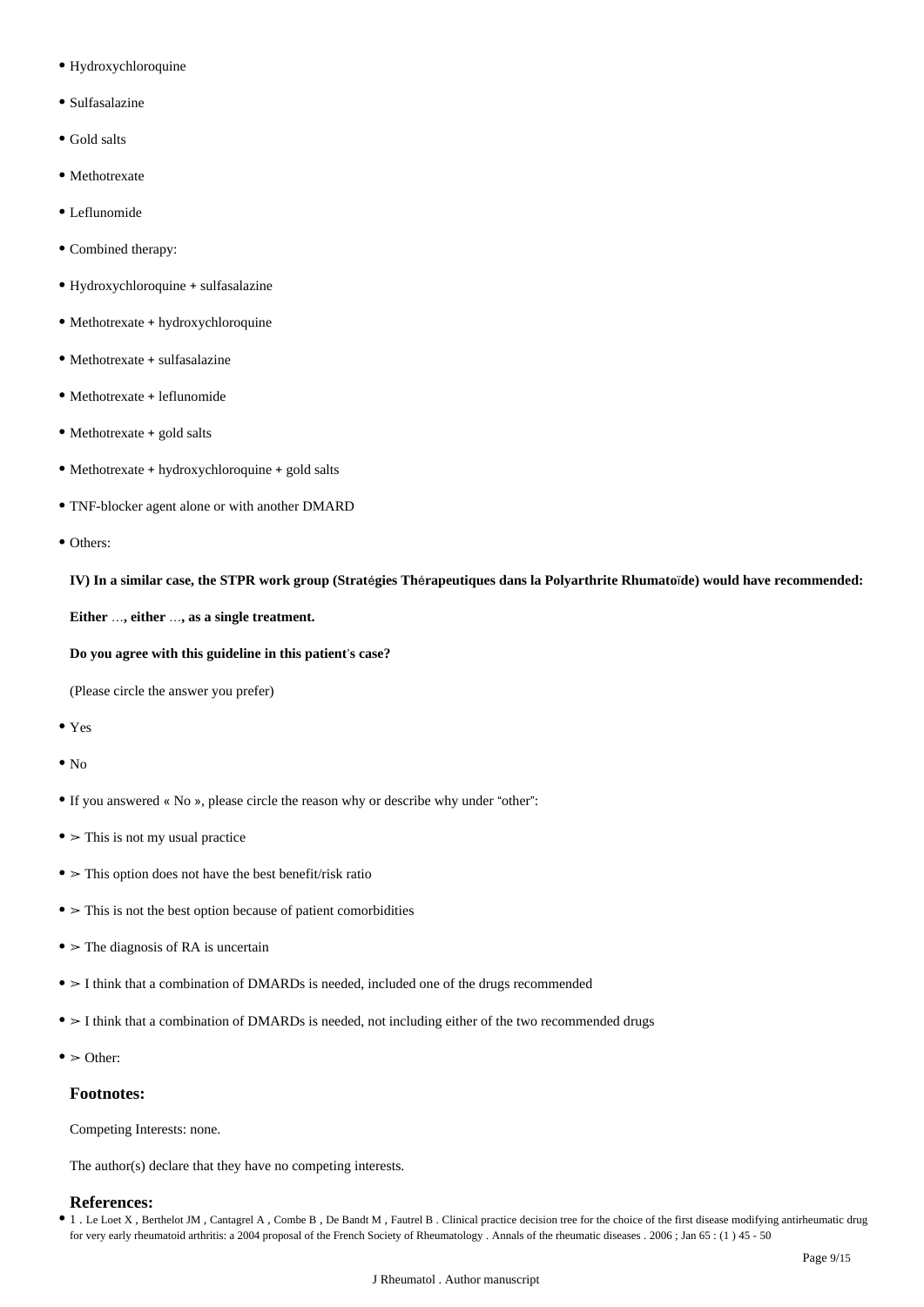- 2 . Combe B , Landewe R , Lukas C , Bolosiu HD , Breedveld F , Dougados M . EULAR recommendations for the management of early arthritis: report of a task force of the European Standing Committee for International Clinical Studies Including Therapeutics (ESCISIT) . Annals of the rheumatic diseases . 2007 ; Jan 66 : (1 ) 34 - 45
- 3 . Grimshaw JM, Russell IT. Effect of clinical guidelines on medical practice: a systematic review of rigorous evaluations . Lancet . 1993 ; Nov 27 342 : (8883 ) 1317 22
- 4 . Kulkarni K , Castle G , Gregory R , Holmes A , Leontos C , Powers M . Nutrition Practice Guidelines for Type 1 Diabetes Mellitus positively affect dietitian practices and patient outcomes. The Diabetes Care and Education Dietetic Practice Group . Journal of the American Dietetic Association . 1998 ; Jan 98 : (1) 62 - 70 quiz 1-2.
- 5 . Debnath D , Dielehner N , Gunning KA . Guidelines, compliance, and effectiveness: a 12 months' audit in an acute district general healthcare trust on the two week rule for suspected colorectal cancer . Postgraduate medical journal . 2002 ; Dec 78 : (926 ) 748 - 51
- 6 . Hebert-Croteau N , Brisson J , Latreille J , Rivard M , Abdelaziz N , Martin G . Compliance with consensus recommendations for systemic therapy is associated with improved survival of women with node-negative breast cancer . J Clin Oncol . 2004 ; Sep 15 22 : (18 ) 3685 - 93
- 7 . Vikman S , Airaksinen KE , Tierala I , Peuhkurinen K , Majamaa-Voltti K , Niemela M . Improved adherence to practice guidelines yields better outcome in high-risk patients with acute coronary syndrome without ST elevation: findings from nationwide FINACS studies . Journal of internal medicine . 2004 ; Oct 256 : (4 ) 316 - 23
- 8 . Nieuwlaat R , Olsson SB , Lip GY , Camm AJ , Breithardt G , Capucci A . Guideline-adherent antithrombotic treatment is associated with improved outcomes compared with undertreatment in high-risk patients with atrial fibrillation. The Euro Heart Survey on Atrial Fibrillation . American heart journal . 2007 ; Jun 153 : (6) 1006 - 12
- 9 . Rogers AM , Ramanath VS , Grzybowski M , Riba AL , Jani SM , Mehta R . The association between guideline-based treatment instructions at the point of discharge and lower 1-year mortality in Medicare patients after acute myocardial infarction: the American College of Cardiology's Guidelines Applied in Practice (GAP) initiative in Michigan . American heart journal . 2007 ; Sep 154 : (3 ) 461 - 9
- 10 . Kosecoff J , Kanouse DE , Rogers WH , McCloskey L , Winslow CM , Brook RH . Effects of the National Institutes of Health Consensus Development Program on physician practice . Jama . 1987 ; Nov 20 258 : (19 ) 2708 - 13
- 11 . Cabana MD , Rand CS , Powe NR , Wu AW , Wilson MH , Abboud PA . Why don't physicians follow clinical practice guidelines? A framework for improvement . Jama . 1999 ; Oct 20 282 : (15 ) 1458 - 65
- 12 . Tunis SR , Hayward RS , Wilson MC , Rubin HR , Bass EB , Johnston M . Internists' attitudes about clinical practice guidelines . Annals of internal medicine . 1994 ; Jun 1 120 : (11 ) 956 - 63
- 13 . Stange KC , Kelly R , Chao J , Zyzanski SJ , Shank JC , Jaen CR . Physician agreement with US Preventive Services Task Force recommendations . The Journal of family practice . 1992 ; Apr 34 : (4 ) 409 - 16
- 14 . Grilli R , Lomas J . Evaluating the message: the relationship between compliance rate and the subject of a practice guideline . Medical care . 1994 ; Mar 32 : (3 ) 202 13
- 15 . Durieux P , Ravaud P , Dosquet P , Durocher A . Effectiveness of clinical guideline implementation strategies: systematic review of systematic reviews . Gastroenterol Clin Biol . 2000 ; Nov 24 : (11 ) 1018 - 25
- 16 . Saillour-Glenisson F , Michel P . Individual and collective facilitators of and barriers to the use of clinical practice guidelines by physicians: a literature review . Revue d' epidemiologie et de sante publique . 2003 ; Feb 51 : (1 Pt 1 ) 65 - 80
- 17 . O'Dell JR . How is it best to treat early rheumatoid arthritis patients? . Best practice & research . 2001 ; Mar 15 : (1 ) 125 37
- 18 . Quinn MA , Conaghan PG , Emery P . The therapeutic approach of early intervention for rheumatoid arthritis: what is the evidence? . Rheumatology (Oxford, England) . 2001 ; Nov 40 : (11 ) 1211 - 20
- 19 . Verstappen SM , Jacobs JW , Bijlsma JW , Heurkens AH , van Booma-Frankfort C , Borg EJ . Five-year followup of rheumatoid arthritis patients after early treatment with disease-modifying antirheumatic drugs versus treatment according to the pyramid approach in the first year . Arthritis and rheumatism . 2003 ; Jul 48 : (7 ) 1797 - 807
- 20 . Nell VP , Machold KP , Eberl G , Stamm TA , Uffmann M , Smolen JS . Benefit of very early referral and very early therapy with disease-modifying anti-rheumatic drugs in patients with early rheumatoid arthritis . Rheumatology (Oxford, England) . 2004 ; Jul 43 : (7 ) 906 - 14
- 21 . Keen HI , Emery P . How should we manage early rheumatoid arthritis? From imaging to intervention . Current opinion in rheumatology . 2005 ; May 17 : (3 ) 280 5
- 22 . Weinblatt ME . Rheumatoid arthritis: treat now, not later! . Annals of internal medicine . 1996 ; Apr 15 124 : (8 ) 773 4
- 23 . Emery P , Breedveld FC , Dougados M , Kalden JR , Schiff MH , Smolen JS . Early referral recommendation for newly diagnosed rheumatoid arthritis: evidence based development of a clinical guide . Annals of the rheumatic diseases . 2002 ; Apr 61 : (4 ) 290 - 7
- 24 . Kennedy T , McCabe C , Struthers G , Sinclair H , Chakravaty K , Bax D . BSR guidelines on standards of care for persons with rheumatoid arthritis . Rheumatology (Oxford, England) . 2005 ; Apr 44 : (4 ) 553 - 6
- <sup>•</sup> 25 . Combe B . The French early arthritis registry . Clinical and experimental rheumatology . 2003 ; Sep-Oct 21 : (5 Suppl 31 ) S123 8
- 26 . Combe B , Benessiano J , Berenbaum F , Cantagrel A , Daures JP , Dougados M . The ESPOIR cohort: A ten-year follow-up of early arthritis in France Methodology and baseline characteristics of the 813 included patients . Joint Bone Spine . 2007 ; Jul 26
- 27 . Arnett FC , Edworthy SM , Bloch DA , McShane DJ , Fries JF , Cooper NS . The American Rheumatism Association 1987 revised criteria for the classification of rheumatoid arthritis . Arthritis and rheumatism . 1988 ; Mar 31 : (3 ) 315 - 24
- 28 . Denoeud L , Mazieres B , Payen-Champenois C , Ravaud P . First line treatment of knee osteoarthritis in outpatients in France: adherence to the EULAR 2000 recommendations and factors influencing adherence . Annals of the rheumatic diseases . 2005 ; Jan 64 : (1 ) 70 - 4
- 29 . Irwin ME , Bainey KR , Senaratne MP . Evaluation of the appropriateness of pacemaker mode selection in bradycardia pacing: how closely are the ACC/AHA guidelines followed? . Pacing Clin Electrophysiol . 2003 ; Dec 26 : (12 ) 2301 - 7
- 30 . Perlis RH . Use of treatment guidelines in clinical decision making in bipolar disorder: a pilot survey of clinicians . Current medical research and opinion . 2007 ; Mar 23 : (3 ) 467 - 75
- 31 . Kvien TK , Heiberg Lie E , Kaufmann C , Mikkelsen K , Nordvag BY . A Norwegian DMARD register: prescriptions of DMARDs and biological agents to patients with inflammatory rheumatic diseases . Clinical and experimental rheumatology . 2005 ; Sep-Oct 23 : (5 Suppl 39 ) S188 - 94
- 32 . Maravic M , Berge C , Daures JP , Boissier MC . Survey of practices regarding management of early rheumatoid arthritis by rheumatologists in France . Clinical and experimental rheumatology . 2004 ; May–Jun 22 : (3 ) 319 - 27
- 33 . Aletaha D , Smolen JS . The rheumatoid arthritis patient in the clinic: comparing more than 1,300 consecutive DMARD courses . Rheumatology (Oxford, England) . 2002 ; Dec 41 : (12 ) 1367 - 74
- 34 . Jobanputra P , Wilson J , Douglas K , Burls A . A survey of British rheumatologists' DMARD preferences for rheumatoid arthritis . Rheumatology (Oxford, England) . 2004 ; Feb 43 : (2 ) 206 - 10
- 35 . Sokka T , Pincus T . Contemporary disease modifying antirheumatic drugs (DMARD) in patients with recent onset rheumatoid arthritis in a US private practice: methotrexate as the anchor drug in 90% and new DMARD in 30% of patients . The Journal of rheumatology . 2002 ; Dec 29 : (12 ) 2521 - 4
- 36 . Chan V , Tett SE . Changes in use of disease-modifying anti-rheumatic drugs in Australia over the period 1992–2004 . Pharmacoepidemiology and drug safety . 2006 ; Jul  $15: (7)$  462 - 8
- 37 . van Dongen H , van Aken J , Lard LR , Visser K , Ronday HK , Hulsmans HM . Efficacy of methotrexate treatment in patients with probable rheumatoid arthritis: a double-blind, randomized, placebo-controlled trial . Arthritis and rheumatism . 2007 ; May 56 : (5 ) 1424 - 32
- 38 . Lard LR , Visser H , Speyer I , vander Horst-Bruinsma IE , Zwinderman AH , Breedveld FC . Early versus delayed treatment in patients with recent-onset rheumatoid arthritis: comparison of two cohorts who received different treatment strategies. The American journal of medicine  $2001 \cdot \text{Oct}$  15 111  $\cdot$  (6) 446 - 51
- 39 . van Aken J , Lard LR , le Cessie S , Hazes JM , Breedveld FC , Huizinga TW . Radiological outcome after four years of early versus delayed treatment strategy in patients with recent onset rheumatoid arthritis . Annals of the rheumatic diseases . 2004 ; Mar 63 : (3 ) 274 - 9
- 40 . Dixon WG , Symmons DP . Does early rheumatoid arthritis exist? . Best practice & research . 2005 ; Feb 19 : (1 ) 37 53
- 41 . Saraux A , Berthelot JM , Chales G , Le Henaff C , Thorel JB , Hoang S . Ability of the American College of Rheumatology 1987 criteria to predict rheumatoid arthritis in patients with early arthritis and classification of these patients two years later . Arthritis and rheumatism . 2001 ; Nov 44 : (11 ) 2485 - 91
- 42 . Huizinga TW , Machold KP , Breedveld FC , Lipsky PE , Smolen JS . Criteria for early rheumatoid arthritis: from Bayes' law revisited to new thoughts on pathogenesis . Arthritis and rheumatism . 2002 ; May 46 : (5 ) 1155 - 9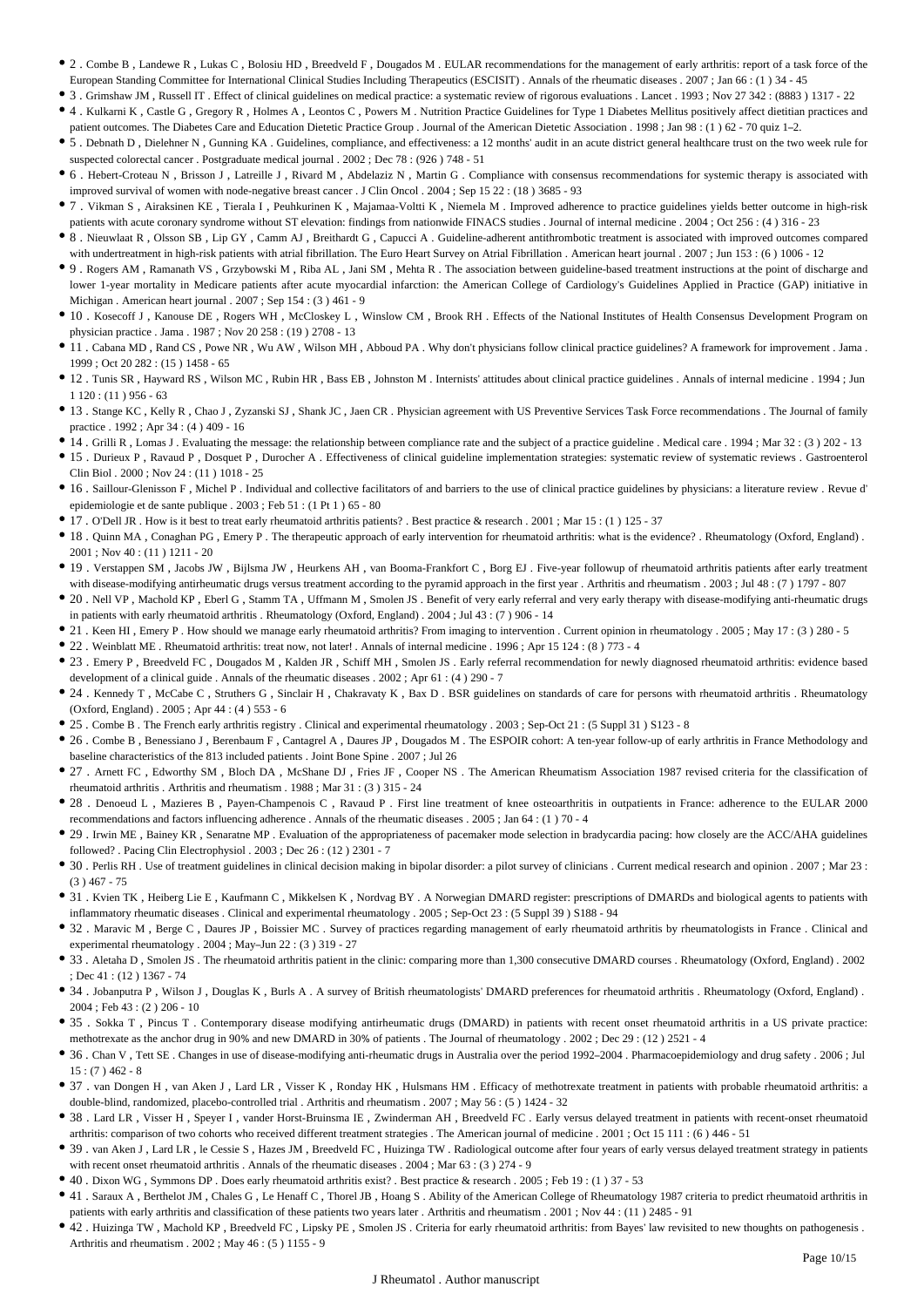43 . Headrick LA , Speroff T , Pelecanos HI , Cebul RD . Efforts to improve compliance with the National Cholesterol Education Program guidelines. Results of a randomized controlled trial . Archives of internal medicine . 1992 ; Dec 152 : (12 ) 2490 - 6

## **Figure 1**

## Study design

<sup>1</sup> RA: Rheumatoid arthritis <sup>2</sup> 581 patients had complete sets of data (DAS 28 score, the structural damage status and RF status) (92.7%)

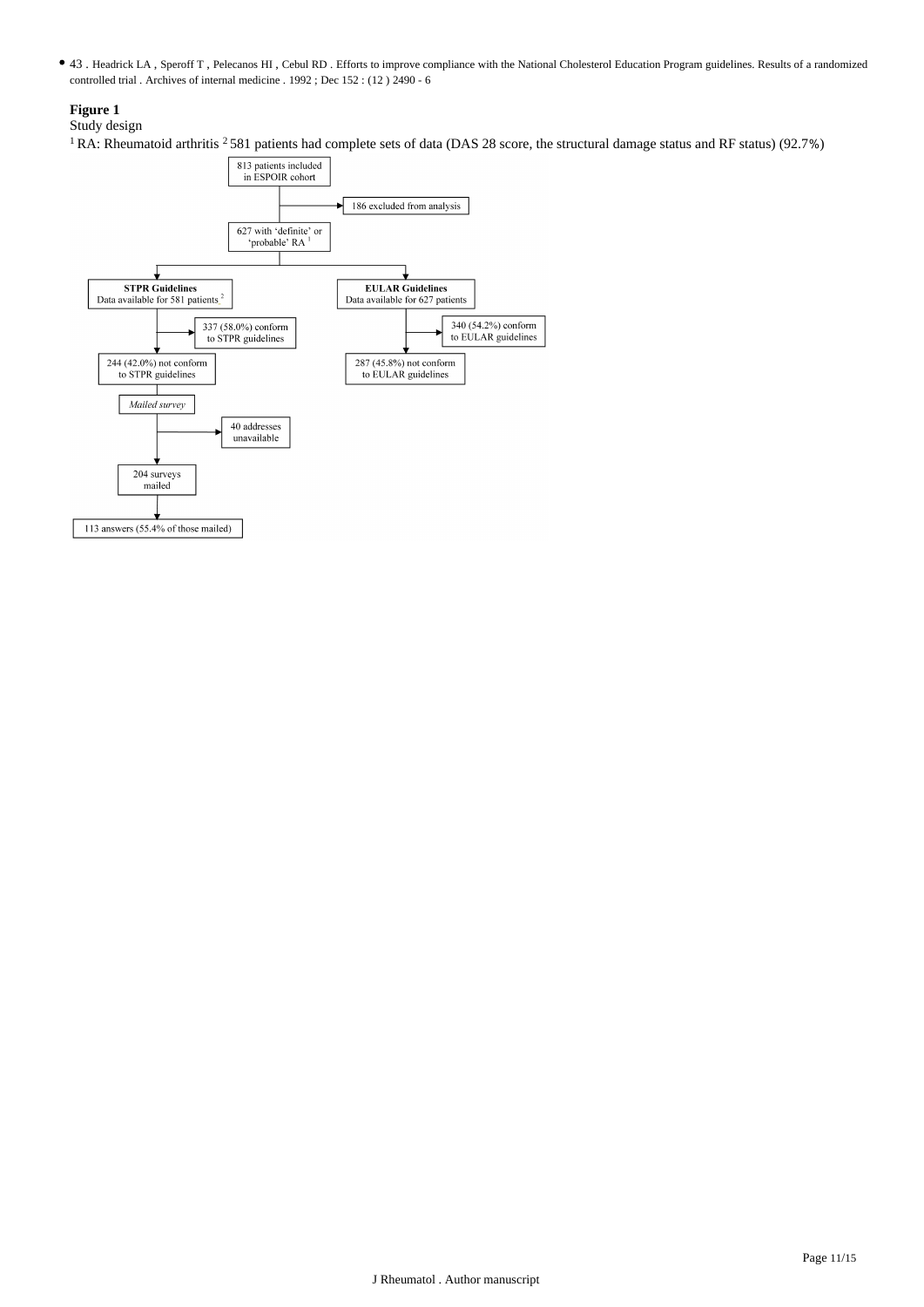## **Table 1**

Patient baseline characteristics

| <b>ESPOIR</b> cohort patients                                                                                                                                                                                                                                  | 'Definite' and 'Probable' RA n=627                                                                           |
|----------------------------------------------------------------------------------------------------------------------------------------------------------------------------------------------------------------------------------------------------------------|--------------------------------------------------------------------------------------------------------------|
| Social and demographic characteristics                                                                                                                                                                                                                         |                                                                                                              |
| Women, n (%)<br>Age (years), mean $+/-$ SD (median)<br>Caucasian, n (%)<br>Post-secondary level of education, n (%)                                                                                                                                            | 480 (76.6)<br>$48.7 + - 12.4(51.1)$<br>582 (92.8)<br>96(15.3)                                                |
| History/Comorbidities                                                                                                                                                                                                                                          |                                                                                                              |
| Personal or familial history of psoriasis, n (%)<br>At least one comorbid factor <sup>*</sup> , n (%)<br>$BMI^{\uparrow}$ (kg/m <sup>2</sup> ), mean +/ - SD (median)                                                                                          | 103(16.4)<br>178 (28.7)<br>$25.2 + - 4.6$ (24.5)                                                             |
| Disease characteristics                                                                                                                                                                                                                                        |                                                                                                              |
| Tender joints <sup>***</sup> , mean $+/-$ SD (median)<br>Swollen joints <sup>***</sup> , mean $+/-$ SD (median)<br>Symptom duration (weeks), mean $+/-$ SD (median)<br>DAS28 <sup>**</sup> value, mean $+/-$ SD (median)<br>$HAQ^{**}$ , mean +/ - SD (median) | $9.4 +/- 7.1(8.0)$<br>$8.2 + - 5.3(7.0)$<br>$14.7 + - 7.5(13.4)$<br>$5.4 + - 1.2$ (5.3)<br>$1.0 + -0.7(1.0)$ |
| Prognostic factors                                                                                                                                                                                                                                             |                                                                                                              |
| Positive for RF <sup>**</sup> , $n$ (%)<br>Positive for CCP-Abs $\ddot{\,}$ , n (%)<br>Presence of bone erosion on x-ray, n (%)<br>$ESR**$ (mm at 1 hour), mean $+/-$ SD (median)<br>$CRP^{\bullet\bullet}$ (mg/L), mean +/ - SD (median)                      | 343 (54.7)<br>278 (44.8)<br>146(26.0)<br>$30.4 + - 24.4(24.0)$<br>$23.4 + - 34.3(10.0)$                      |
| RA diagnosis                                                                                                                                                                                                                                                   |                                                                                                              |
| Fulfilled 4 ACR <sup>**</sup> criteria, n (%)<br>RA diagnostic certainty on 0-100 VAS, mean +/ - SD (median)<br>Patients with,                                                                                                                                 | 539 (86.0)<br>$78 + - 18(80)$                                                                                |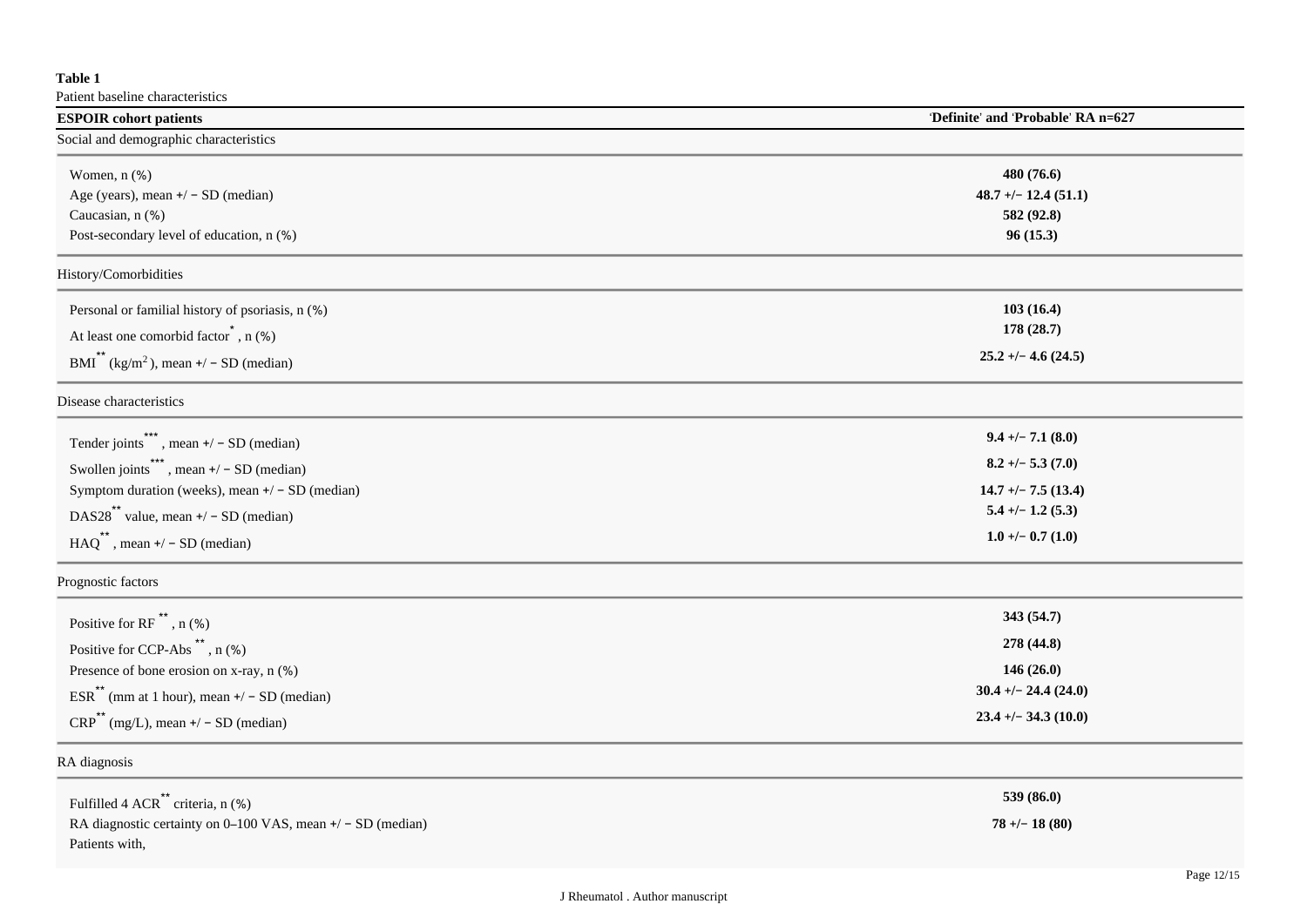| 'Definite RA', n (%) |  | 359 (57.3) |
|----------------------|--|------------|
| Probable RA', n (%)  |  | 268(42.7)  |
| .                    |  |            |

\* Presence of at least 1 comorbid factor among following items: ischemic heart disease, diabetes mellitus, hypertension, renal disease (clearance <60 ml/min or proteinuria or hematuria), current cancer, or chronic viral infection (HIV, HBV, HCV)

\*\* BMI: Body Mass Index; DAS28: Disease Activity Score on 28 joints; HAQ: Health Assessment Questionnaire; RF: Rheumatoid factor; CCP-Abs: Anti-CCP antibodies; ESR: Erythrocyte sedimentation rate; CRP: C-reactive protein; ACR: American College of Rheumatology

\*\*\* Number of tender and swollen joints on a 28-joint count

## **Table 2**

Details of therapeutic decisions

| <b>Type of DMARD prescribed</b>                            | 'Definite' and 'Probable' RA n=627 |
|------------------------------------------------------------|------------------------------------|
| No DMARD prescribed                                        | 122/627 (19.5%)                    |
| One DMARD prescribed                                       | 464/627 (74.0%)                    |
| Methotrexate                                               | 300/464 (64.7%)                    |
| Sulfasalazine                                              | 59/464 (12.7%)                     |
| Hydroxychloroquine                                         | 58/464 (12.5%)                     |
| Leflunomide                                                | 31/464(6.7%)                       |
| others                                                     | 14/464 (3.0%)                      |
| TNF-blocker agents (Etanercept, Adalimumab)                | $2/464(0.4\%)$                     |
| Two DMARDs prescribed                                      | $32/627(5.1\%)$                    |
| Methotrexate + hydroxychloroquine                          | 18/32 (56%)                        |
| Methotrexate + TNF-blocker agents (Etanercept, Adalimumab) | 8/32(25%)                          |
| Methotrexate + others                                      | $3/32(10\%)$                       |
| Methotrexate + sulfasalazine                               | 2/32(6%)                           |
| Hydroxychloroquine + sulfasalazine                         | 1/32(3%)                           |
| Three DMARDs prescribed                                    | 9/627(1.4%)                        |
| Methotrexate + hydroxychloroquine + gold salts             | $9/9(100\%)$                       |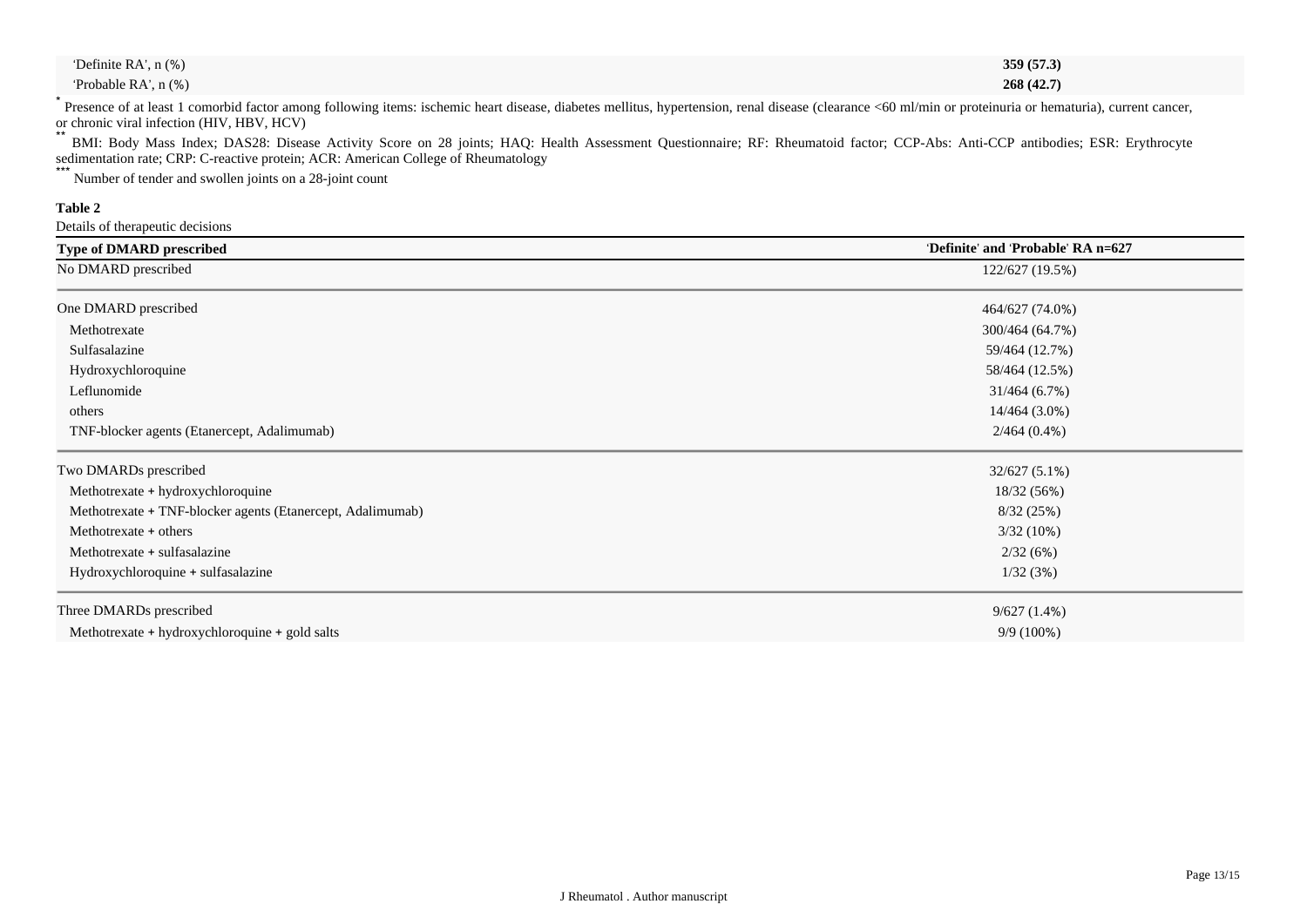## **Table 3**

Conformity with STPR guidelines and univariate analysis of determinants

| comorning while Bart Suite entropy and anti-variate analysis of determinants<br><b>Determinants</b> | $N = 581$ | % of Conformity     | $\mathbf{p}$             |
|-----------------------------------------------------------------------------------------------------|-----------|---------------------|--------------------------|
| Sex                                                                                                 |           |                     |                          |
| Male                                                                                                | 141       | 65.3                | 0.04                     |
| Female                                                                                              | 440       | 55.7                |                          |
| Post-secondary level of education                                                                   |           |                     |                          |
| No                                                                                                  | 493       | 60.0                | 0.02                     |
| Yes                                                                                                 | $88\,$    | 46.6                |                          |
| Personal or familial history of psoriasis                                                           |           |                     |                          |
| $\rm No$                                                                                            | 484       | 60.3                | $0.01\,$                 |
| Yes                                                                                                 | 97        | 46.4                |                          |
| Number of swollen joints (28 joint count)                                                           |           |                     |                          |
| $0 - 3$                                                                                             | 105       | 49.5                | 0.04                     |
| $4 - 8$                                                                                             | 238       | 55.9                |                          |
| $9 - 28$                                                                                            | 238       | 63.9                |                          |
| DAS28 value <sup>*</sup>                                                                            |           |                     |                          |
| $0 - 3.2$                                                                                           | 29        | 37.9                | 0.03                     |
| $3.2 - 5.1$                                                                                         | 232       | 56.0                |                          |
| >5.1                                                                                                | 318       | 61.6                |                          |
| Elevated level of ESR <sup>*</sup>                                                                  |           |                     |                          |
| $\rm No$                                                                                            | 305       | 53.8                | 0.02                     |
| Yes                                                                                                 | 274       | 63.1                |                          |
| Positive for RF <sup>*</sup> and/or CCP-Abs <sup>*</sup>                                            |           |                     |                          |
| $\rm No$                                                                                            | 237       | 45.6                | $<\!\!0.001$             |
| Yes                                                                                                 | 344       | 66.6                |                          |
| 'Definite' RA                                                                                       |           |                     |                          |
| $\rm No$                                                                                            | 249       | 47.0                | $<\!\!0.001$             |
| Yes                                                                                                 | 332       | 66.3                |                          |
| Fulfilled 4 ACR criteria for diagnosis of RA                                                        |           |                     |                          |
| $\rm No$                                                                                            | 80        | 42.5                | 0.003                    |
| Yes                                                                                                 | 501       | 60.5                |                          |
| Observational centre (14 centres)                                                                   | 19 to 62  | Range: 35.0 to 79.0 | $\overline{\phantom{a}}$ |

\* DAS28: Disease Activity Score on 28 joints; ESR: Erythrocyte sedimentation rate; RF: Rheumatoid factor; CCP-Abs: Anti-CCP antibodies; ACR: American College of Rheumatology